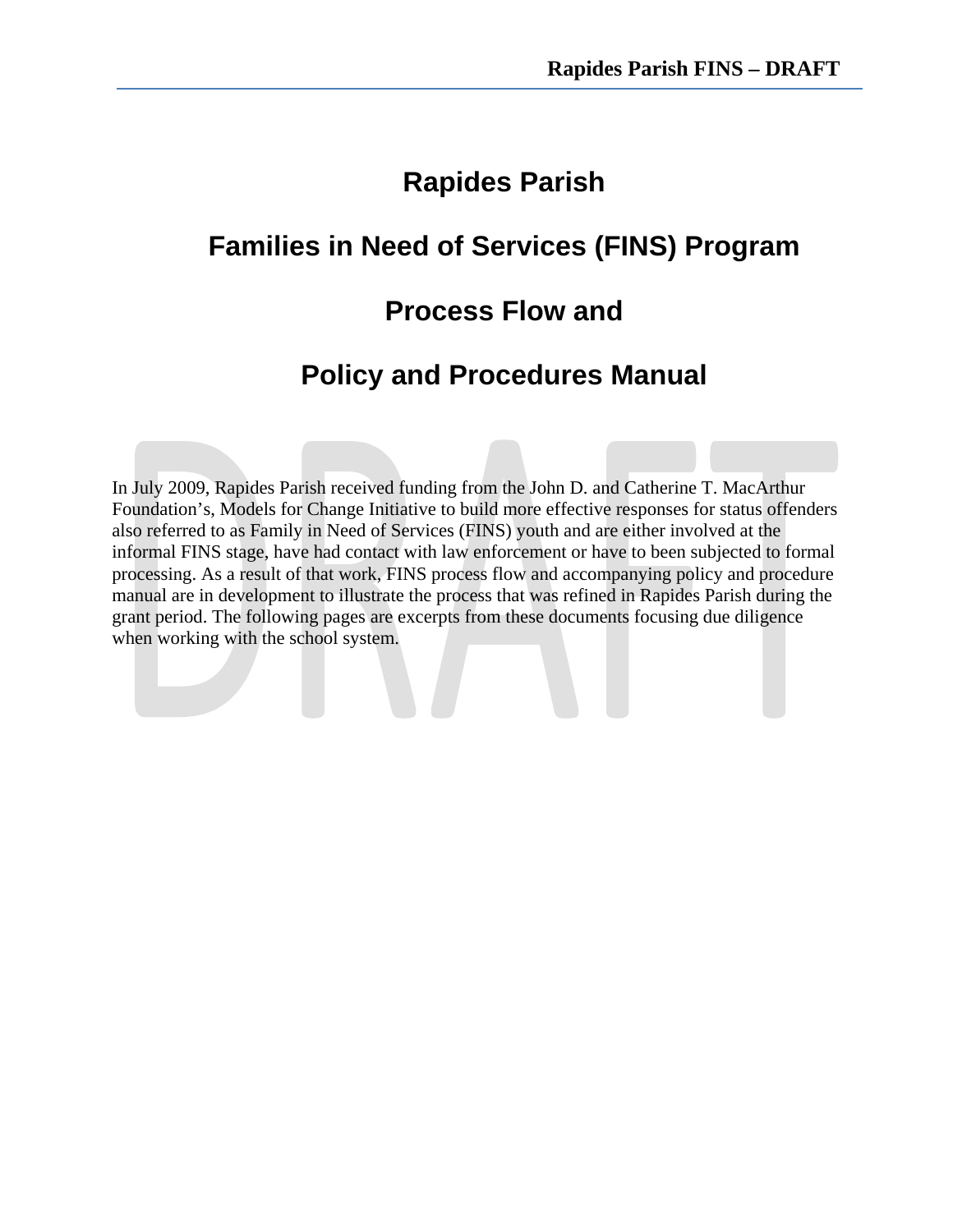#### **Referral Criteria for School-Referred Youth**

In addition to meeting the inclusion criteria drawn from the Louisiana Children's Code (below), the Rapides Parish school system must make two attempts at intervention before the youth is eligible for referral to the FINS Office:

(1) The parents must be notified of the problem verbally and made aware that the youth is at risk of being referred to the FINS Office. Written documentation of this conversation must be maintained.

(2) The youth must be referred to one of the following:

- 1. Behavior Strategist, if classified Special Ed.
- 2. Designated Disciplinarian, if in regular education classes

If the status offending behavior persists after these steps are taken, and after speaking with the youth, authorized school personnel can make a referral to the FINS Office via the completion of the school exhaustion form. See exhaustion form in Appendix 3.

If all of the above criteria ARE MET, the youth will move on to the **Eligibility Determination** process.

If all of the above criteria ARE NOT MET, the school is notified of rejection of the FINS referral. See Appendix 15.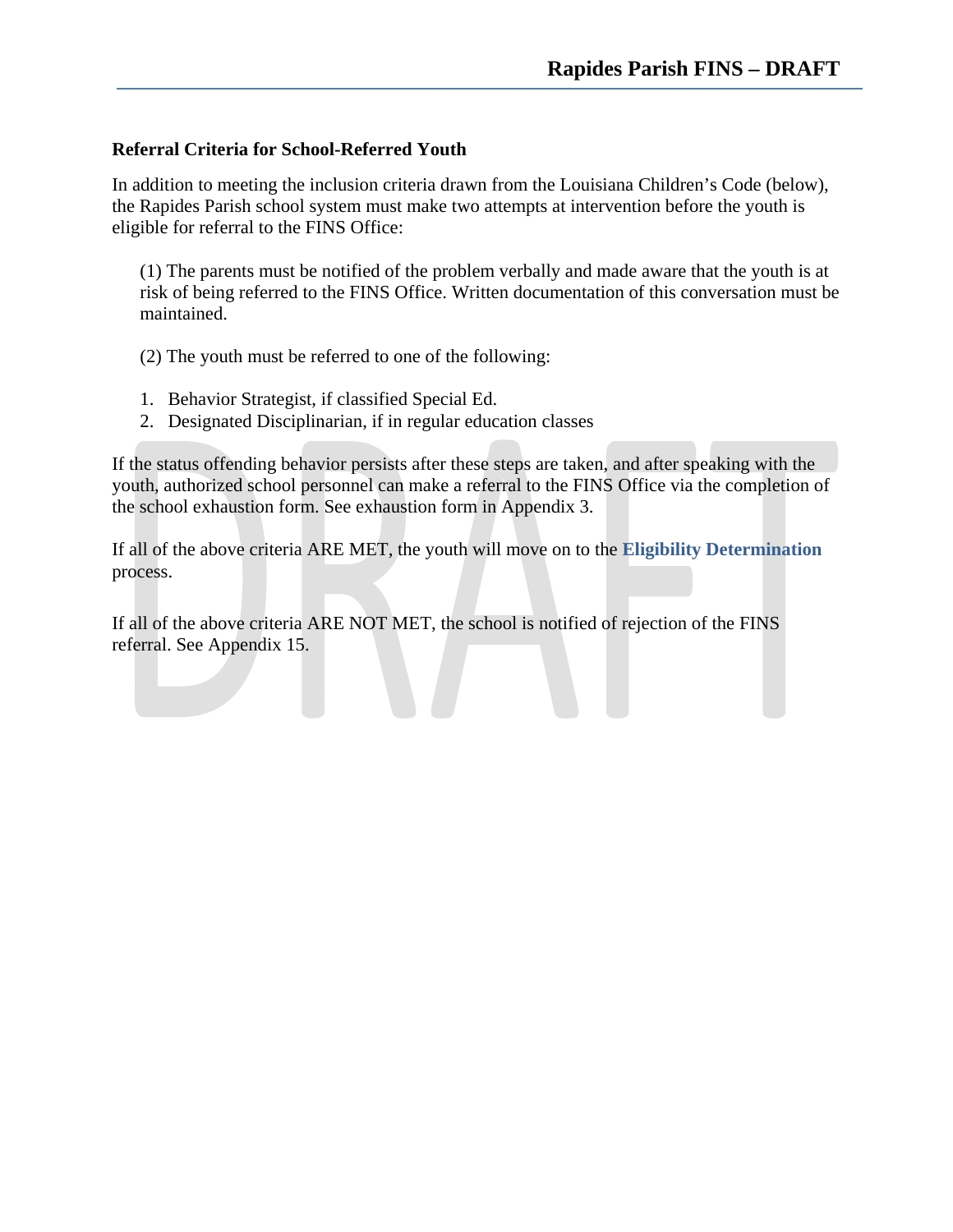## **STATUTORY ELIGIBILITY DETERMINATION**

### **General Criteria to Determine Statutory Eligibility**

To be eligible for informal FINS services, a youth and family must meet the following "inclusion criteria:"

- The youth must have been referred to informal FINS for one or more of the following grounds as defined in Article 30 within Title VII of the Children's Code:
	- o Running away or threatening to run away from parents or legal guardian or custodian;
	- o Ungovernable or being beyond their control of parent/ guardian;
	- o Truancy;
	- o Repeatedly violating school rules;
	- o Having a caretaker that caused, encouraged, or contributed to the youth's behavior; or
	- o Having a caretaker who has, after notice, willfully failed to attend a meeting with the youth's teacher, school principal, or appropriate school employee to discuss the youth's truancy, repeated violation of school rules, or other serious educational problems.
	- The youth must be 17 years of age or younger.
	- The referral must be best handled by FINS rather than another agency
	- The complaint is not eligible to be referred to FINS Formal Process or other formal court process
	- The youth must live within the jurisdiction
	- FINS must be able to contact and obtain guardian consent to participate in FINS
	- Some youth may be inappropriate for certain FINS services due to behaviors that may create a danger for themselves and others. These youth will be provided with screening and appropriate referrals to further assessment and services.

An intake officer shall complete the Intake Eligibility Form (see Appendix 4) to determine eligibility for each family. This form determines statutory eligibility for FINS services and outlines the presenting problems of the families seeking assistance and provides staff with insight into the family dynamics.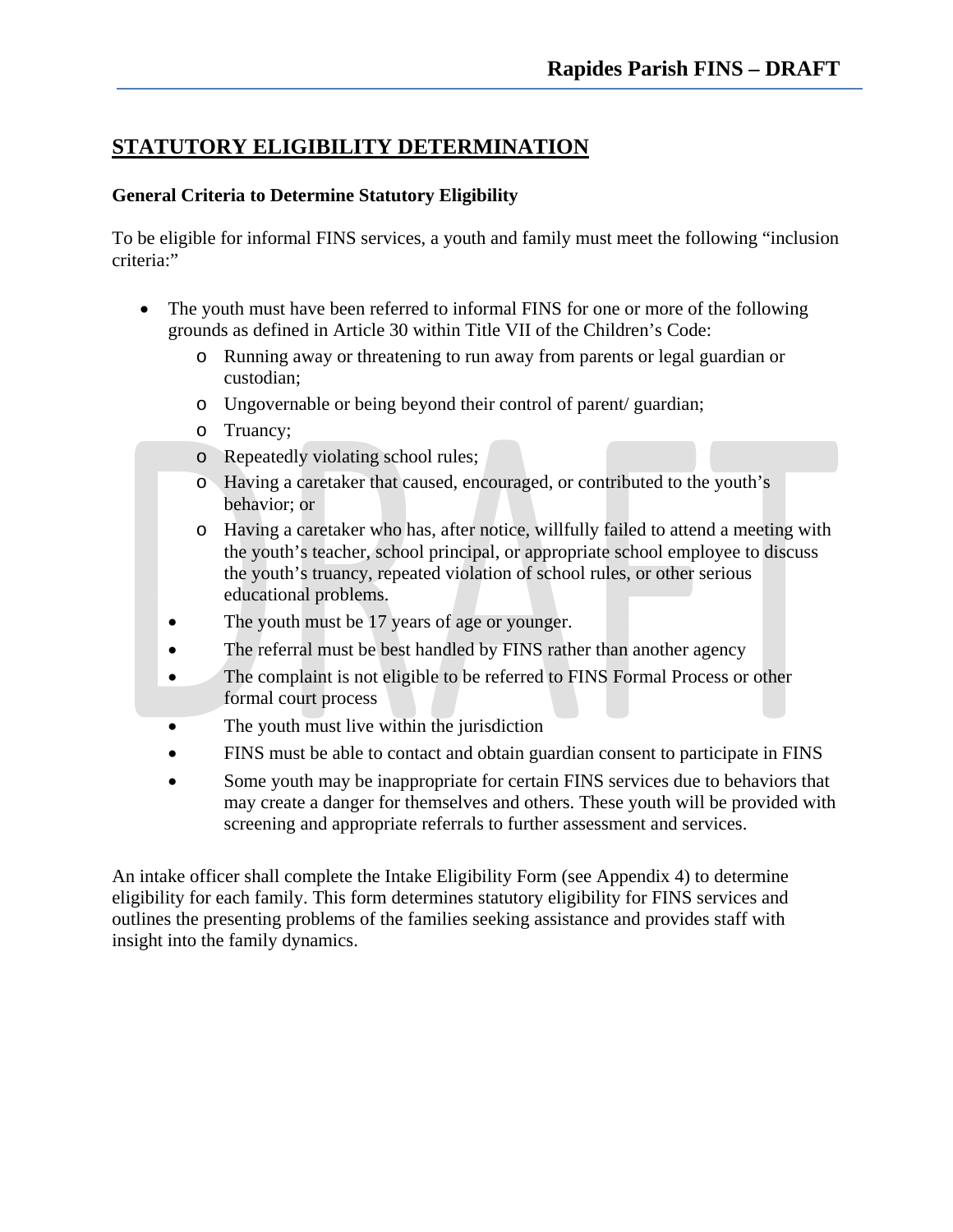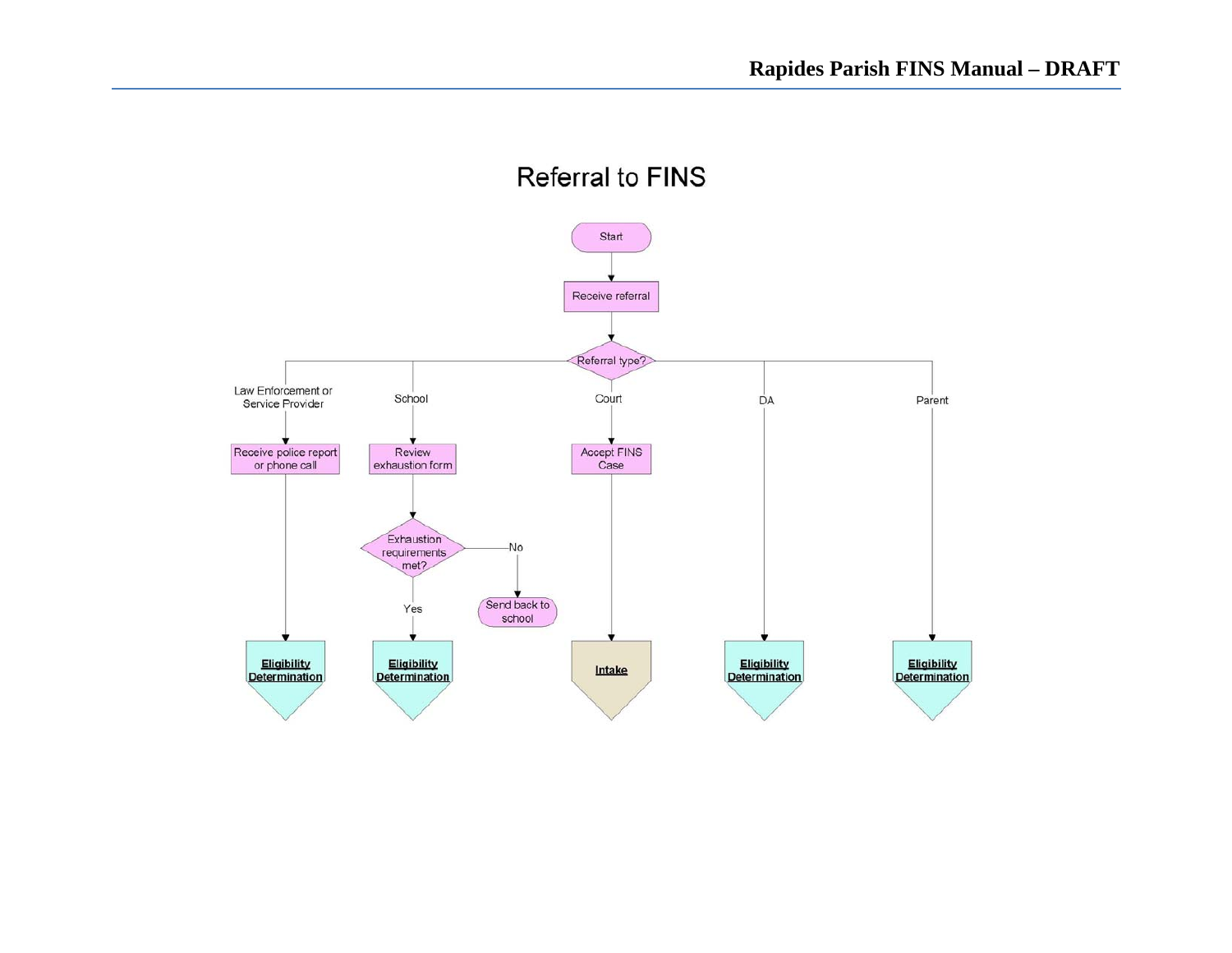**APPENDIX 3. SCHOOL EXHAUSTION FORM**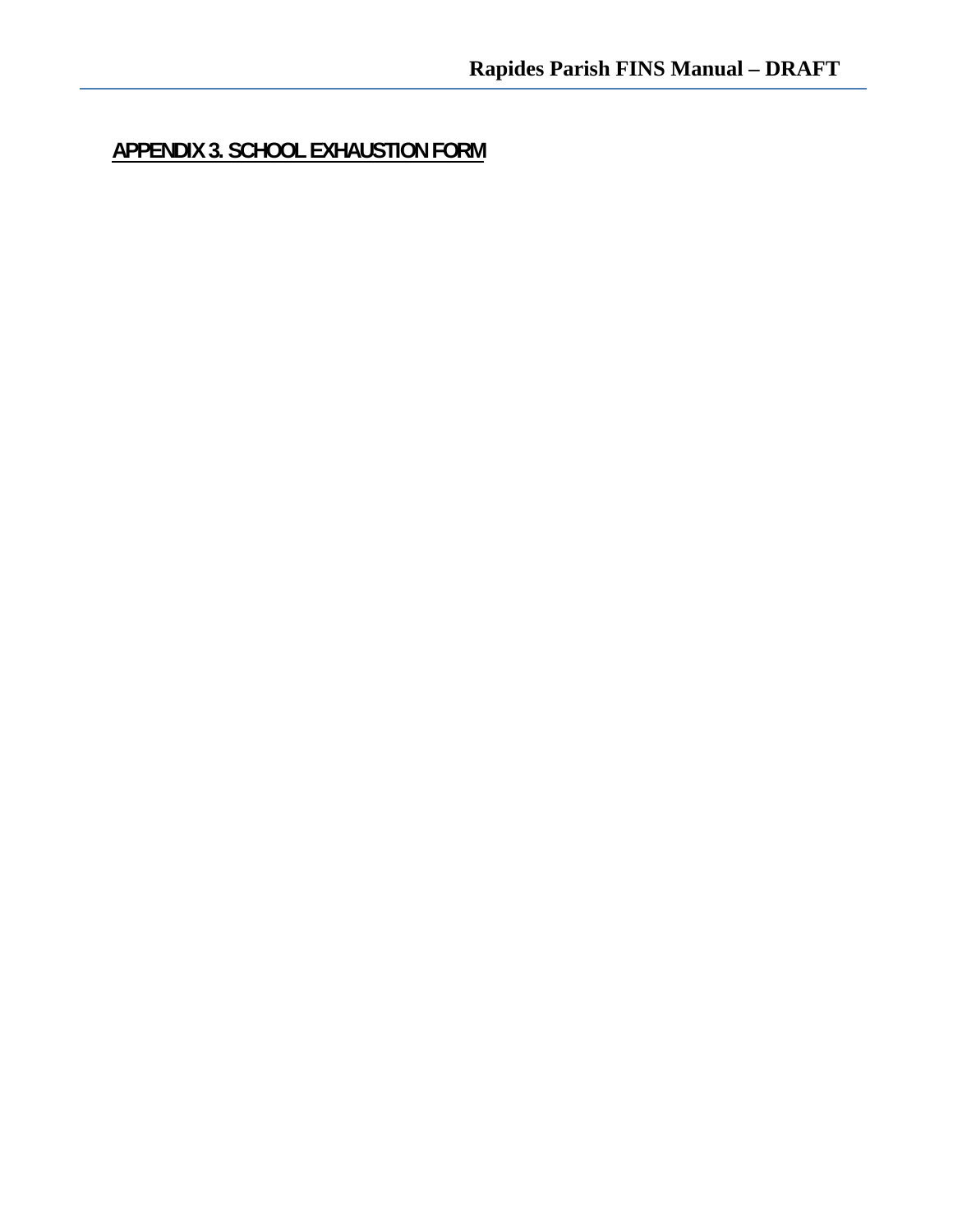## **Families in Need of Service School Exhaustion Form 726 Washington St. Alexandria, La 71301 Suite 200**

| Sex: ____ Race: Caucasian, African American, Hispanic/Latino, Asian, Native America Other: _____                                                                                                                                                                                                                                                                                                                                                                                                                                                                                                                                                                                                                                                                                                                                                                                                                                                                                                                                                                                                                                                                                                                                                                                                                                                                                                                                                                                                                            |                                 |                                                                                                 |               |  |
|-----------------------------------------------------------------------------------------------------------------------------------------------------------------------------------------------------------------------------------------------------------------------------------------------------------------------------------------------------------------------------------------------------------------------------------------------------------------------------------------------------------------------------------------------------------------------------------------------------------------------------------------------------------------------------------------------------------------------------------------------------------------------------------------------------------------------------------------------------------------------------------------------------------------------------------------------------------------------------------------------------------------------------------------------------------------------------------------------------------------------------------------------------------------------------------------------------------------------------------------------------------------------------------------------------------------------------------------------------------------------------------------------------------------------------------------------------------------------------------------------------------------------------|---------------------------------|-------------------------------------------------------------------------------------------------|---------------|--|
| Child's SS#: ________________________ School Attending: ___________________________Grade: __________                                                                                                                                                                                                                                                                                                                                                                                                                                                                                                                                                                                                                                                                                                                                                                                                                                                                                                                                                                                                                                                                                                                                                                                                                                                                                                                                                                                                                        |                                 |                                                                                                 |               |  |
|                                                                                                                                                                                                                                                                                                                                                                                                                                                                                                                                                                                                                                                                                                                                                                                                                                                                                                                                                                                                                                                                                                                                                                                                                                                                                                                                                                                                                                                                                                                             |                                 |                                                                                                 |               |  |
|                                                                                                                                                                                                                                                                                                                                                                                                                                                                                                                                                                                                                                                                                                                                                                                                                                                                                                                                                                                                                                                                                                                                                                                                                                                                                                                                                                                                                                                                                                                             |                                 |                                                                                                 |               |  |
|                                                                                                                                                                                                                                                                                                                                                                                                                                                                                                                                                                                                                                                                                                                                                                                                                                                                                                                                                                                                                                                                                                                                                                                                                                                                                                                                                                                                                                                                                                                             |                                 |                                                                                                 |               |  |
|                                                                                                                                                                                                                                                                                                                                                                                                                                                                                                                                                                                                                                                                                                                                                                                                                                                                                                                                                                                                                                                                                                                                                                                                                                                                                                                                                                                                                                                                                                                             |                                 |                                                                                                 |               |  |
| <b>Place of Employment:</b>                                                                                                                                                                                                                                                                                                                                                                                                                                                                                                                                                                                                                                                                                                                                                                                                                                                                                                                                                                                                                                                                                                                                                                                                                                                                                                                                                                                                                                                                                                 |                                 |                                                                                                 |               |  |
| Article 730 Grounds from the Louisiana Children's Code: Allegations that a family is in need of services must fall<br>in one or more of these following categories: Be specific as possible. School officials must use articles 730.1 or<br>730.8.<br>730.1 Minor child violate school rules and/or Minor is Truant.<br>Total Absent ______ Days Excused ______ (Please note: Suspensions are not excused absences / Letters from home do<br>not excuse attendance)<br>_730.2 Minor child is ungovernable.<br>_730.3 Minor child is a runaway.<br>_730.4 Minor has repeatedly possessed or consumed intoxicating beverages, misrepresented age to<br>purchase such beverages or repeatedly loitered around a place that sells such beverages.<br>_730.5 Minor child has committed an offense applicable only to children. (ex. Curfew, under age drinking)<br>730.6 Minor child under 10 years of age committed an act that would be a crime if committed by an<br>adult.<br>__730.7 The Caretaker causes, encouraged or contributed to the minor child's behavior.<br>__730.8 The Caretaker refused to attend a meeting with the child's teacher, school principal, or other<br>employee regarding truancy, violation of school rules or other educational problems.<br>__730.9 Child incompetent to proceed with a delinquency matter under Article 832<br>730.10 Child found to be in possession of a handgun<br>Additional Information: (Please describe behavior and tell us what services you think the child needs.) | DATE: $\_\_\_\_\_\_\_\_\_\_\_\$ |                                                                                                 |               |  |
| Completed by:                                                                                                                                                                                                                                                                                                                                                                                                                                                                                                                                                                                                                                                                                                                                                                                                                                                                                                                                                                                                                                                                                                                                                                                                                                                                                                                                                                                                                                                                                                               |                                 |                                                                                                 | <b>Phone:</b> |  |
| Possible Measures Taken: (at least 3 of these must be checked with 2 being behavior strategist/counselor and talked to<br>parent)<br>Administrator/s talked with student (Date: __/__/__)<br>Called and talked with guardian<br>Sent letter<br>$(Date:$ $\_\_\_\_\_\_$<br><b>Home</b> visit<br>$(Date:$ $\_\_\_\_\_\_$<br>(Date: $\_\_\_\_\_\_\_\_\_\$<br><b>Child talked to SRO</b><br>(Date: $\angle$ / $\angle$<br>Turned in to Child Welfare Attendance Office (Date: /////<br>Counseled by School Counselor (Name: _____________)<br>$\mathcal{L}^{\text{max}}_{\text{max}}$<br>Referred to Behavior Strategist (Special Ed.)<br>$\overline{\phantom{a}}$<br><b>Referred to School-Based Health</b><br>(Date: $\_\_\_\_\_\_\_\_\$                                                                                                                                                                                                                                                                                                                                                                                                                                                                                                                                                                                                                                                                                                                                                                                      | (Date: $\_\_\_\_\_\_\_\_\_\$    | Number of ISS/Out Suspensions: _____<br>1.<br>2. $\qquad \qquad$<br>_______ Child was expelled: |               |  |

**++ Must attach: Discipline, Demographic and Attendance records ++ 8/11/2010ck**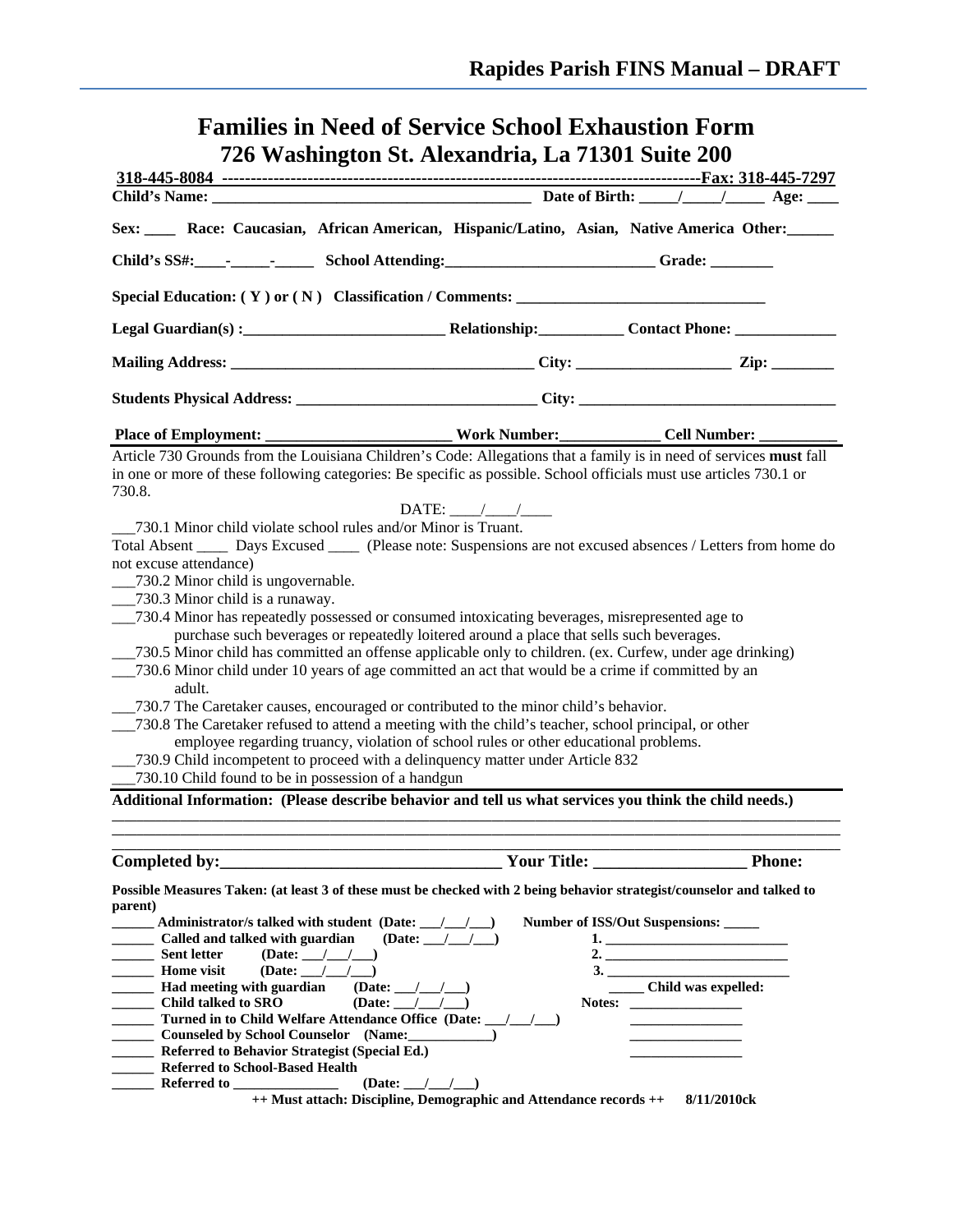# **Families In Need of Services Complaint Criteria**

**In addition to completion of the check list of Louisiana Children's Codes, two additional attempts must be made by the Rapides Parish School System before the youth is eligible for referral to the FINS Office:** 

**(1) The parents must be notified of the problem verbally and made aware that the youth is at risk of being turned over to the FINS Office.** 

**(2) The youth must have been referred to one of the following:**

- 1. **Behavior Strategist, if classified Special Ed.**
- 2. **School Counselor, if in regular education classes**

**The school counselor and/or behavior strategist, after speaking with the youth, can make the recommendation to the FINS Office.** 

**Below is our contact information:**

**Families In Need of Services 201 Johnston St Alexandria, La 71301**

Shannon Reyes 318.445.8084 ext 217 Title: FINS Officer (full time)

Derrick Kirk 318.445.8084 ext 216 Title: FINS Officer (full time)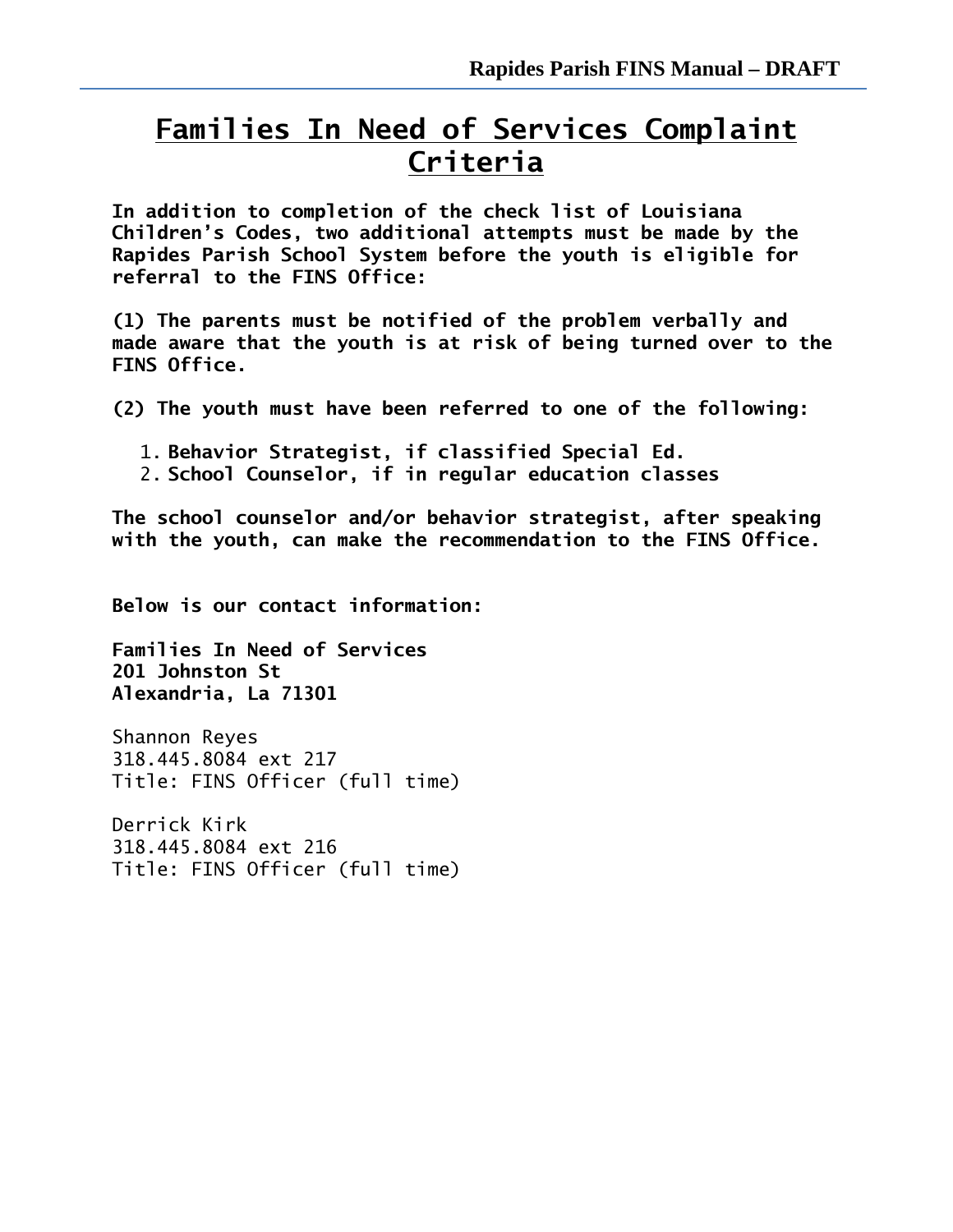**APPENDIX 15. FINS REJECTION LETTER**